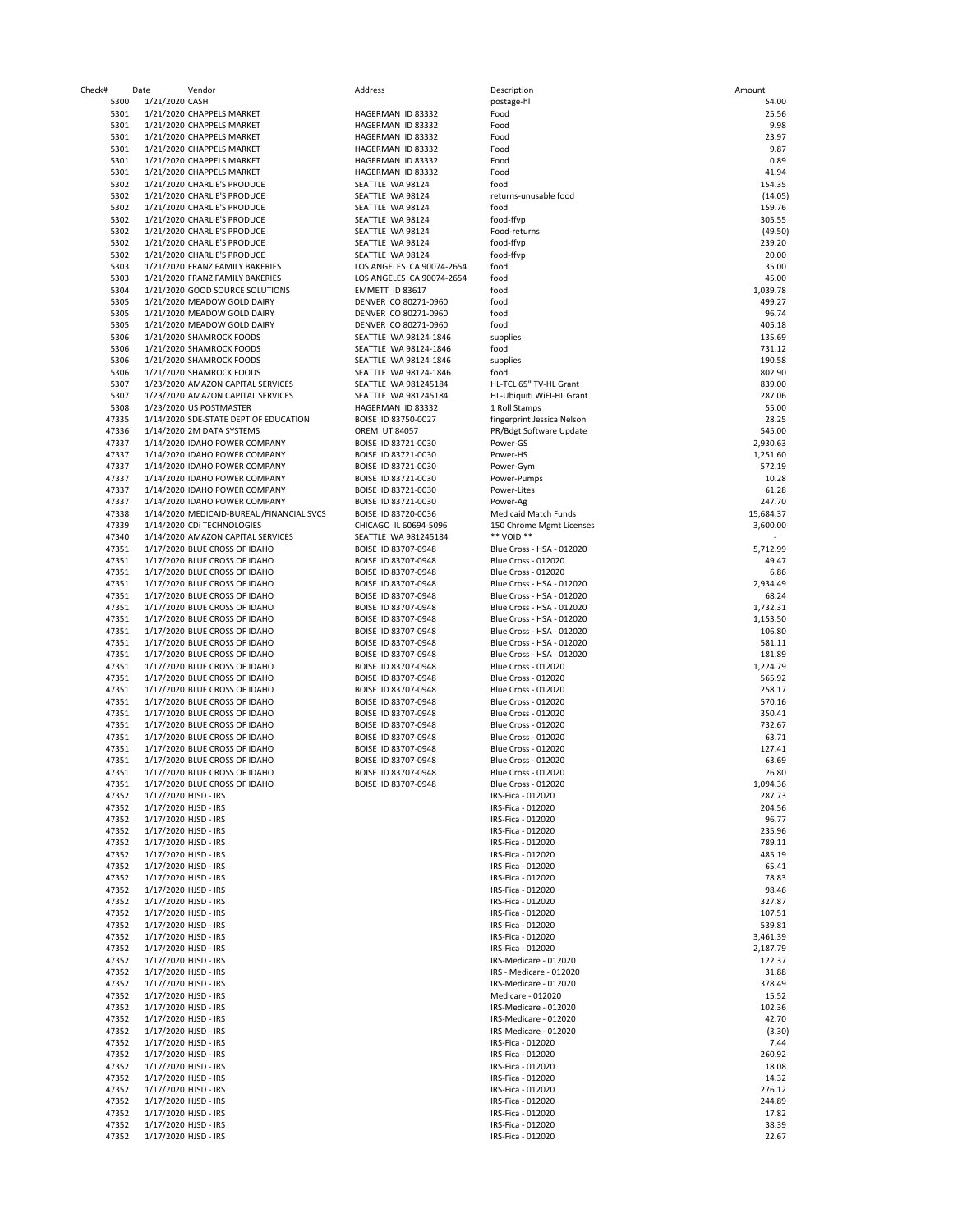| 47353          | 1/17/2020 HJSD - PERSI                                 |
|----------------|--------------------------------------------------------|
| 47353          | 1/17/2020 HJSD - PERSI                                 |
| 47353          | 1/17/2020 HJSD - PERSI                                 |
| 47353          | 1/17/2020 HJSD - PERSI                                 |
| 47353          | 1/17/2020 HJSD - PERSI                                 |
|                | 1/17/2020 HJSD - PERSI                                 |
| 47353          |                                                        |
| 47353          | 1/17/2020 HJSD - PERSI                                 |
| 47353          | 1/17/2020 HJSD - PERSI                                 |
| 47353          | 1/17/2020 HJSD - PERSI                                 |
| 47353          | 1/17/2020 HJSD - PERSI                                 |
| 47353          | 1/17/2020 HJSD - PERSI                                 |
| 47353          | 1/17/2020 HJSD - PERSI                                 |
| 47353          | 1/17/2020 HJSD - PERSI                                 |
| 47353          | 1/17/2020 HJSD - PERSI                                 |
| 47353          | 1/17/2020 HJSD - PERSI                                 |
| 47353          | 1/17/2020 HJSD - PERSI                                 |
| 47353          | 1/17/2020 HJSD - PERSI                                 |
| 47353          | 1/17/2020 HJSD - PERSI                                 |
|                |                                                        |
| 47353          | 1/17/2020 HJSD - PERSI                                 |
| 47353          | 1/17/2020 HJSD - PERSI                                 |
| 47353          | 1/17/2020 HJSD - PERSI                                 |
| 47353          | 1/17/2020 HJSD - PERSI                                 |
| 47353          | 1/17/2020 HJSD - PERSI                                 |
| 47353          | 1/17/2020 HJSD - PERSI                                 |
| 47353          | 1/17/2020 HJSD - PERSI                                 |
| 47353          | 1/17/2020 HJSD - PERSI                                 |
| 47353          | 1/17/2020 HJSD - PERSI                                 |
| 47353          | 1/17/2020 HJSD - PERSI                                 |
| 47353          | 1/17/2020 HJSD - PERSI                                 |
| 47353          | 1/17/2020 HJSD - PERSI                                 |
|                |                                                        |
| 47354          | 1/17/2020 STANDARD INSURANCE CO.                       |
| 47354          | 1/17/2020 STANDARD INSURANCE CO.                       |
| 47354          | 1/17/2020 STANDARD INSURANCE CO.                       |
| 47354          | 1/17/2020 STANDARD INSURANCE CO.                       |
| 47354          | 1/17/2020 STANDARD INSURANCE CO.                       |
| 47354          | 1/17/2020 STANDARD INSURANCE CO.                       |
| 47354          | 1/17/2020 STANDARD INSURANCE CO.                       |
| 47354          | 1/17/2020 STANDARD INSURANCE CO.                       |
| 47354          | 1/17/2020 STANDARD INSURANCE CO.                       |
| 47354          | 1/17/2020 STANDARD INSURANCE CO.                       |
| 47354          | 1/17/2020 STANDARD INSURANCE CO.                       |
| 47354          | 1/17/2020 STANDARD INSURANCE CO.                       |
| 47354          | 1/17/2020 STANDARD INSURANCE CO.                       |
| 47354          | 1/17/2020 STANDARD INSURANCE CO.                       |
|                |                                                        |
| 47354          | 1/17/2020 STANDARD INSURANCE CO.                       |
| 47354          | 1/17/2020 STANDARD INSURANCE CO.                       |
| 47354          | 1/17/2020 STANDARD INSURANCE CO.                       |
| 47354          | 1/17/2020 STANDARD INSURANCE CO.                       |
| 47354          | 1/17/2020 STANDARD INSURANCE CO.                       |
| 47354          | 1/17/2020 STANDARD INSURANCE CO.                       |
| 47354          | 1/17/2020 STANDARD INSURANCE CO.                       |
| 47354          | 1/17/2020 STANDARD INSURANCE CO.                       |
| 47354          | 1/17/2020 STANDARD INSURANCE CO.                       |
| 47354          | 1/17/2020 STANDARD INSURANCE CO.                       |
| 47354          | 1/17/2020 STANDARD INSURANCE CO.                       |
| 47355          | 1/21/2020 ACE HARDWARE                                 |
|                |                                                        |
| 47356          | 1/21/2020 ADVANCED THERAPY CARE                        |
| 47357          | 1/21/2020 AMAZON CAPITAL SERVICES                      |
| 47358          | 1/21/2020 AMERICAN FIDELITY CO - HSA                   |
| 47358          | 1/21/2020 AMERICAN FIDELITY CO - HSA                   |
| 47358          | 1/21/2020 AMERICAN FIDELITY CO - HSA                   |
| 47358          | 1/21/2020 AMERICAN FIDELITY CO - HSA                   |
| 47358          | 1/21/2020 AMERICAN FIDELITY CO - HSA                   |
| 47358          | 1/21/2020 AMERICAN FIDELITY CO - HSA                   |
| 47358          | 1/21/2020 AMERICAN FIDELITY CO - HSA                   |
| 47358          | 1/21/2020 AMERICAN FIDELITY CO - HSA                   |
| 47359          | 1/21/2020 ANDERSON JULIAN & HULL LLP                   |
| 47359          | 1/21/2020 ANDERSON JULIAN & HULL LLP                   |
| 47360          | 1/21/2020 BLICK ART MATERIALS                          |
| 47361          | 1/21/2020 BLUE CROSS OF IDAHO                          |
| 47362          |                                                        |
|                | 1/21/2020 C8 TRANSPORTATION LLC                        |
| 47362          | 1/21/2020 C8 TRANSPORTATION LLC                        |
| 47362          | 1/21/2020 C8 TRANSPORTATION LLC                        |
| 47362          | 1/21/2020 C8 TRANSPORTATION LLC                        |
| 47362          | 1/21/2020 C8 TRANSPORTATION LLC                        |
| 47362          | 1/21/2020 C8 TRANSPORTATION LLC                        |
| 47362          | 1/21/2020 C8 TRANSPORTATION LLC                        |
| 47362          | 1/21/2020 C8 TRANSPORTATION LLC                        |
| 47362          | 1/21/2020 C8 TRANSPORTATION LLC                        |
| 47362          | 1/21/2020 C8 TRANSPORTATION LLC                        |
| 47362          | 1/21/2020 C8 TRANSPORTATION LLC                        |
| 47362          | 1/21/2020 C8 TRANSPORTATION LLC                        |
| 47362          | 1/21/2020 C8 TRANSPORTATION LLC                        |
| 47363          | 1/21/2020 CALLEN REFRIGERATION                         |
| 47363          | 1/21/2020 CALLEN REFRIGERATION                         |
| 47364          |                                                        |
|                |                                                        |
|                | 1/21/2020 CASH                                         |
| 47364          | 1/21/2020 CASH                                         |
| 47365          | 1/21/2020 CHAPPELS MARKET                              |
| 47365<br>47365 | 1/21/2020 CHAPPELS MARKET<br>1/21/2020 CHAPPELS MARKET |

|                   | PORTLAND OR 97228-6367 |
|-------------------|------------------------|
|                   | PORTLAND OR 97228-6367 |
|                   | PORTLAND OR 97228-6367 |
|                   | PORTLAND OR 97228-6367 |
|                   | PORTLAND OR 97228-6367 |
|                   | PORTLAND OR 97228-6367 |
|                   | PORTLAND OR 97228-6367 |
|                   | PORTLAND OR 97228-6367 |
|                   | PORTLAND OR 97228-6367 |
|                   | PORTLAND OR 97228-6367 |
|                   | PORTLAND OR 97228-6367 |
|                   | PORTLAND OR 97228-6367 |
|                   | PORTLAND OR 97228-6367 |
|                   | PORTLAND OR 97228-6367 |
|                   | PORTLAND OR 97228-6367 |
|                   | PORTLAND OR 97228-6367 |
|                   | PORTLAND OR 97228-6367 |
|                   | PORTLAND OR 97228-6367 |
|                   | PORTLAND OR 97228-6367 |
|                   | PORTLAND OR 97228-6367 |
|                   | PORTLAND OR 97228-6367 |
|                   | PORTLAND OR 97228-6367 |
|                   | PORTLAND OR 97228-6367 |
|                   | PORTLAND OR 97228-6367 |
|                   | PORTLAND OR 97228-6367 |
| HAGERMAN ID 83332 |                        |
|                   | MOUNTAIN HOME ID 83647 |
|                   | CEATTLE MIA 001345104  |

| 47353 | 1/17/2020 HJSD - PERSI               |                         | PERSI-Retirement - 012020                                 | 13.47     |
|-------|--------------------------------------|-------------------------|-----------------------------------------------------------|-----------|
| 47353 | 1/17/2020 HJSD - PERSI               |                         | PERSI-Retirement - 012020                                 | 411.10    |
| 47353 | 1/17/2020 HJSD - PERSI               |                         | PERSI-Retirement - 012020                                 | 322.89    |
| 47353 | 1/17/2020 HJSD - PERSI               |                         | PERSI-Retirement - 012020                                 | 130.95    |
| 47353 | 1/17/2020 HJSD - PERSI               |                         | PERSI-Retirement - 012020                                 | 104.90    |
|       |                                      |                         |                                                           |           |
| 47353 | 1/17/2020 HJSD - PERSI               |                         | PERSI-Retirement - 012020                                 | 880.22    |
| 47353 | 1/17/2020 HJSD - PERSI               |                         | PERSI-Retirement - 012020                                 | 1,332.10  |
| 47353 | 1/17/2020 HJSD - PERSI               |                         | PERSI-Retirement - 012020                                 | 174.13    |
| 47353 | 1/17/2020 HJSD - PERSI               |                         | PERSI-Retirement - 012020                                 | 444.50    |
| 47353 | 1/17/2020 HJSD - PERSI               |                         | PERSI-Retirement - 012020                                 | 35.73     |
| 47353 | 1/17/2020 HJSD - PERSI               |                         | PERSI-Retirement - 012020                                 | 60.97     |
| 47353 | 1/17/2020 HJSD - PERSI               |                         | PERSI-Retirement - 012020                                 | 417.50    |
| 47353 | 1/17/2020 HJSD - PERSI               |                         | PERSI-Retirement - 012020                                 | (6.57)    |
|       |                                      |                         |                                                           |           |
| 47353 | 1/17/2020 HJSD - PERSI               |                         | PERSI-Retirement - 012020                                 | 28.50     |
| 47353 | 1/17/2020 HJSD - PERSI               |                         | PERSI-Retirement - 012020                                 | 525.32    |
| 47353 | 1/17/2020 HJSD - PERSI               |                         | PERSI-Retirement - 012020                                 | 180.11    |
| 47353 | 1/17/2020 HJSD - PERSI               |                         | PERSI-Retirement - 012020                                 | 916.14    |
| 47353 | 1/17/2020 HJSD - PERSI               |                         | PERSI-Retirement - 012020                                 | 5,657.55  |
| 47353 | 1/17/2020 HJSD - PERSI               |                         | PERSI-Retirement - 012020                                 | 3,687.77  |
|       |                                      |                         |                                                           |           |
| 47353 | 1/17/2020 HJSD - PERSI               |                         | Persi - Retirement - 012020                               | 430.96    |
| 47353 | 1/17/2020 HJSD - PERSI               |                         | PERSI-Retirement - 012020                                 | 70.40     |
| 47353 | 1/17/2020 HJSD - PERSI               |                         | PERSI-Retirement - 012020                                 | 29.82     |
| 47353 | 1/17/2020 HJSD - PERSI               |                         | PERSI-Retirement - 012020                                 | 28.98     |
| 47353 | 1/17/2020 HJSD - PERSI               |                         | PERSI-Retirement - 012020                                 | 164.18    |
| 47353 | 1/17/2020 HJSD - PERSI               |                         | Persi - Retirement - 012020                               | 24.87     |
| 47353 | 1/17/2020 HJSD - PERSI               |                         | PERSI-Retirement - 012020                                 | 114.30    |
|       |                                      |                         |                                                           |           |
| 47353 | 1/17/2020 HJSD - PERSI               |                         | PERSI-Retirement - 012020                                 | 488.99    |
| 47353 | 1/17/2020 HJSD - PERSI               |                         | PERSI-Retirement - 012020                                 | 594.46    |
| 47353 | 1/17/2020 HJSD - PERSI               |                         | PERSI-Retirement - 012020                                 | 49.75     |
| 47353 | 1/17/2020 HJSD - PERSI               |                         | PERSI-Retirement - 012020                                 | 196.44    |
| 47354 | 1/17/2020 STANDARD INSURANCE CO.     | PORTLAND OR 97228-6367  | Standard Life - 012020                                    | 4.00      |
| 47354 | 1/17/2020 STANDARD INSURANCE CO.     | PORTLAND OR 97228-6367  | Standard-Life - 012020                                    | 31.64     |
|       |                                      |                         |                                                           | 41.06     |
| 47354 | 1/17/2020 STANDARD INSURANCE CO.     | PORTLAND OR 97228-6367  | Standard-Life - 012020                                    |           |
| 47354 | 1/17/2020 STANDARD INSURANCE CO.     | PORTLAND OR 97228-6367  | Standard-Life - 012020                                    | 7.69      |
| 47354 | 1/17/2020 STANDARD INSURANCE CO.     | PORTLAND OR 97228-6367  | Standard-Life - 012020                                    | 3.55      |
| 47354 | 1/17/2020 STANDARD INSURANCE CO.     | PORTLAND OR 97228-6367  | Standard-Life - 012020                                    | 2.00      |
| 47354 | 1/17/2020 STANDARD INSURANCE CO.     | PORTLAND OR 97228-6367  | Standard-Life - 012020                                    | 1.62      |
| 47354 | 1/17/2020 STANDARD INSURANCE CO.     | PORTLAND OR 97228-6367  | Standard-Life - 012020                                    | 0.53      |
| 47354 | 1/17/2020 STANDARD INSURANCE CO.     | PORTLAND OR 97228-6367  | Standard-Life - 012020                                    | 3.58      |
|       |                                      |                         |                                                           |           |
| 47354 | 1/17/2020 STANDARD INSURANCE CO.     | PORTLAND OR 97228-6367  | Standard-Life - 012020                                    | 14.35     |
| 47354 | 1/17/2020 STANDARD INSURANCE CO.     | PORTLAND OR 97228-6367  | Standard-Life - 012020                                    | 2.65      |
| 47354 | 1/17/2020 STANDARD INSURANCE CO.     | PORTLAND OR 97228-6367  | Standard-Life - 012020                                    | 1.12      |
| 47354 | 1/17/2020 STANDARD INSURANCE CO.     | PORTLAND OR 97228-6367  | Standard-Life - 012020                                    | 5.30      |
| 47354 | 1/17/2020 STANDARD INSURANCE CO.     | PORTLAND OR 97228-6367  | Standard-Life - 012020                                    | 5.50      |
| 47354 | 1/17/2020 STANDARD INSURANCE CO.     | PORTLAND OR 97228-6367  | Standard-Life - 012020                                    | 0.40      |
| 47354 | 1/17/2020 STANDARD INSURANCE CO.     | PORTLAND OR 97228-6367  | Standard-Life - 012020                                    | 0.80      |
|       |                                      |                         |                                                           |           |
| 47354 | 1/17/2020 STANDARD INSURANCE CO.     | PORTLAND OR 97228-6367  | Standard-Life - 012020                                    | 8.07      |
| 47354 | 1/17/2020 STANDARD INSURANCE CO.     | PORTLAND OR 97228-6367  | Standard-Life - 012020                                    | 0.40      |
| 47354 | 1/17/2020 STANDARD INSURANCE CO.     | PORTLAND OR 97228-6367  | Standard-Life - 012020                                    | 0.83      |
| 47354 | 1/17/2020 STANDARD INSURANCE CO.     | PORTLAND OR 97228-6367  | Standard Life - 012020                                    | 0.17      |
| 47354 | 1/17/2020 STANDARD INSURANCE CO.     | PORTLAND OR 97228-6367  | Standard-Life - 012020                                    | 6.98      |
| 47354 | 1/17/2020 STANDARD INSURANCE CO.     | PORTLAND OR 97228-6367  | Standard Life - 012020                                    | 0.31      |
|       |                                      | PORTLAND OR 97228-6367  |                                                           | 4.14      |
| 47354 | 1/17/2020 STANDARD INSURANCE CO.     |                         | Standard-Life - 012020                                    |           |
| 47354 | 1/17/2020 STANDARD INSURANCE CO.     | PORTLAND OR 97228-6367  | Standard-Life - 012020                                    | 0.06      |
| 47354 | 1/17/2020 STANDARD INSURANCE CO.     | PORTLAND OR 97228-6367  | Standard-Life - 012020                                    | 1.25      |
| 47355 | 1/21/2020 ACE HARDWARE               | HAGERMAN ID 83332       | TScott-rolls wire                                         | 25.77     |
| 47356 | 1/21/2020 ADVANCED THERAPY CARE      | MOUNTAIN HOME ID 83647  | Speech Therapy-Dec19                                      | 3,421.26  |
| 47357 | 1/21/2020 AMAZON CAPITAL SERVICES    | SEATTLE WA 981245184    | ** VOID **                                                |           |
| 47358 | 1/21/2020 AMERICAN FIDELITY CO - HSA |                         | Am Fidelity - HSA Svg - 12020                             | 8.43      |
|       |                                      |                         |                                                           |           |
| 47358 | 1/21/2020 AMERICAN FIDELITY CO - HSA |                         | Am Fidelity - HSA Svg - 12020                             | 233.73    |
| 47358 | 1/21/2020 AMERICAN FIDELITY CO - HSA |                         | Am Fidelity - HSA Svg - 12020                             | 120.70    |
| 47358 | 1/21/2020 AMERICAN FIDELITY CO - HSA |                         | Am Fidelity - HSA Svg - 12020                             | 24.96     |
| 47358 | 1/21/2020 AMERICAN FIDELITY CO - HSA |                         | Am Fidelity - HSA Svg - 12020                             | 60.35     |
| 47358 | 1/21/2020 AMERICAN FIDELITY CO - HSA |                         | Am Fidelity - HSA Svg - 12020                             | 181.05    |
| 47358 | 1/21/2020 AMERICAN FIDELITY CO - HSA |                         | Am Fidelity - HSA Svg - 12020                             | 199.73    |
| 47358 | 1/21/2020 AMERICAN FIDELITY CO - HSA |                         | Am Fidelity - HSA Svg - 12020                             | 15.95     |
| 47359 | 1/21/2020 ANDERSON JULIAN & HULL LLP | BOISE ID 83707-7426     | Legal Fees-MOU/2GCC                                       | 390.00    |
|       |                                      |                         |                                                           |           |
| 47359 | 1/21/2020 ANDERSON JULIAN & HULL LLP | BOISE ID 83707-7426     | ID Ed Law Conference-MKress                               | 275.00    |
| 47360 | 1/21/2020 BLICK ART MATERIALS        | GALESBURG IL 61402-1267 | Art Supplies-HS                                           | 272.56    |
| 47361 | 1/21/2020 BLUE CROSS OF IDAHO        | BOISE ID 83707-0948     | ** VOID **                                                | ٠         |
| 47362 | 1/21/2020 C8 TRANSPORTATION LLC      | HAGERMAN ID 83332       | Bus-Jr BBB LHC 73.7m                                      | 164.54    |
| 47362 | 1/21/2020 C8 TRANSPORTATION LLC      | HAGERMAN ID 83332       | Monthly Rte Fee-Dec19 1396.6m                             | 11,597.31 |
| 47362 | 1/21/2020 C8 TRANSPORTATION LLC      | HAGERMAN ID 83332       | Bus-Jr GBB Filer 61.3m                                    | 140.74    |
|       | 1/21/2020 C8 TRANSPORTATION LLC      | HAGERMAN ID 83332       |                                                           | 145.92    |
| 47362 |                                      |                         | Bus-Elem-CSI Read Like Eagle 71.5m<br>Bus-GBB Filer 61.8m |           |
| 47362 | 1/21/2020 C8 TRANSPORTATION LLC      | HAGERMAN ID 83332       |                                                           | 135.94    |
| 47362 | 1/21/2020 C8 TRANSPORTATION LLC      | HAGERMAN ID 83332       | Bus-BBB Hansen 85.4m                                      | 201.41    |
| 47362 | 1/21/2020 C8 TRANSPORTATION LLC      | HAGERMAN ID 83332       | Bus-Jr GBB LHC 73m                                        | 157.44    |
| 47362 | 1/21/2020 C8 TRANSPORTATION LLC      | HAGERMAN ID 83332       | Bus-GBB Wendell 25.5m                                     | 60.48     |
| 47362 | 1/21/2020 C8 TRANSPORTATION LLC      | HAGERMAN ID 83332       | Bus-BBB Richfield 107.7m                                  | 232.70    |
| 47362 | 1/21/2020 C8 TRANSPORTATION LLC      | HAGERMAN ID 83332       | Bus-G/BBB Dietrich 92.2m                                  | 234.62    |
| 47362 | 1/21/2020 C8 TRANSPORTATION LLC      | HAGERMAN ID 83332       | Bus-Jr G/BBB Castleford 47.8m                             | 106.18    |
|       |                                      |                         |                                                           |           |
| 47362 | 1/21/2020 C8 TRANSPORTATION LLC      | HAGERMAN ID 83332       | Bus-GBB Shoshone 75.2m                                    | 167.42    |
| 47362 | 1/21/2020 C8 TRANSPORTATION LLC      | HAGERMAN ID 83332       | <b>Bus-Homeless transportation</b>                        | 158.88    |
| 47363 | 1/21/2020 CALLEN REFRIGERATION       | <b>FILER ID 83328</b>   | Prince Gym-Furnace repair                                 | 599.00    |
| 47363 | 1/21/2020 CALLEN REFRIGERATION       | <b>FILER ID 83328</b>   | Prince Gym-heater repair                                  | 547.00    |
| 47364 | 1/21/2020 CASH                       |                         | postage-gs                                                | 50.00     |
| 47364 | 1/21/2020 CASH                       |                         | postage-hs                                                | 50.00     |
| 47365 | 1/21/2020 CHAPPELS MARKET            | HAGERMAN ID 83332       | Donuts-Sr College mtg                                     | 15.98     |
| 47365 | 1/21/2020 CHAPPELS MARKET            | HAGERMAN ID 83332       | Xmas Party Supplies-Mark Kress                            | 11.28     |
|       |                                      |                         |                                                           |           |
| 47365 | 1/21/2020 CHAPPELS MARKET            | HAGERMAN ID 83332       | Xmas Treats-Melissa Lemmon                                | 18.76     |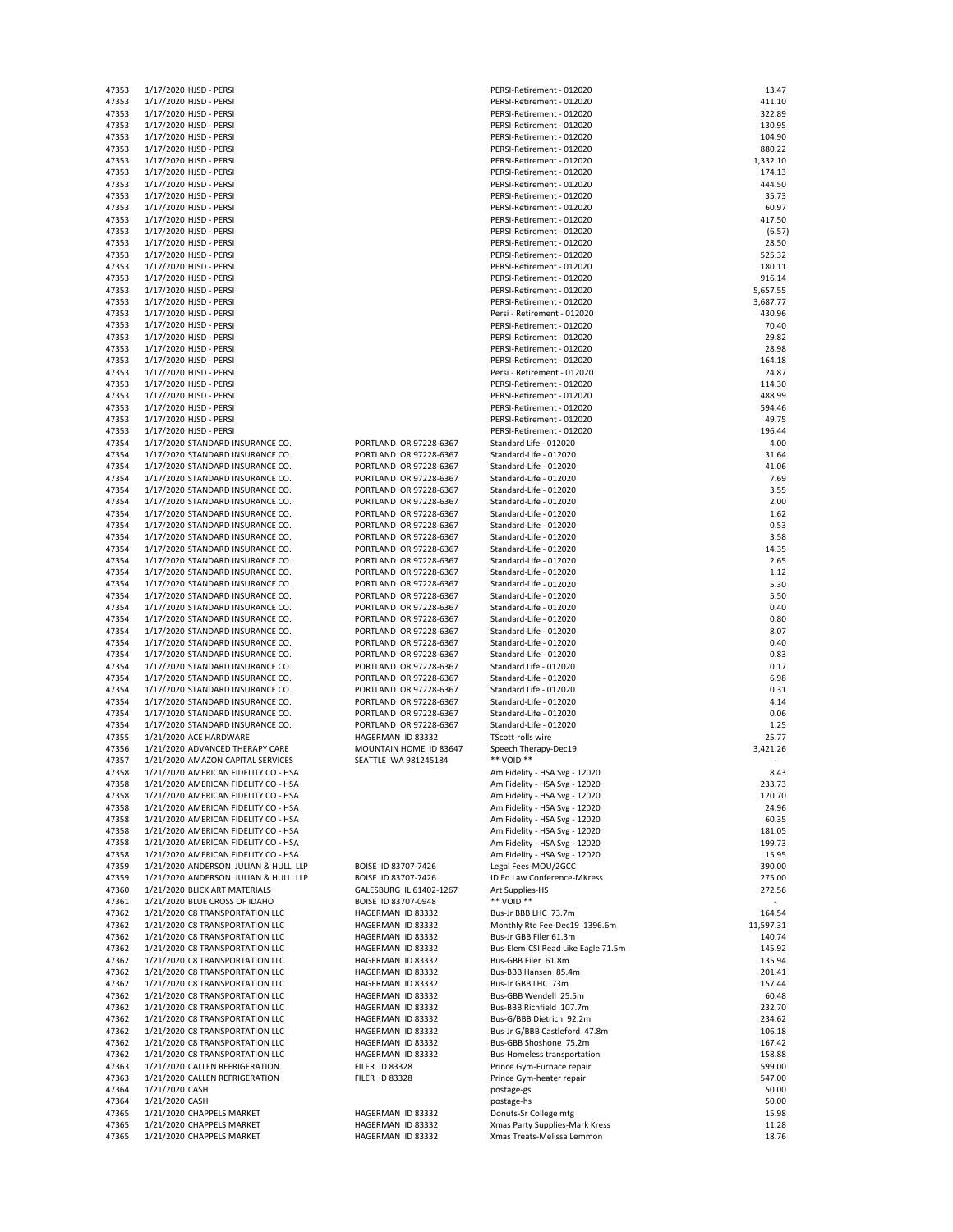|                |                                                          | HAGERMAN ID 83332            | Xmas Treats-Mark Kress                      | 21.95    |
|----------------|----------------------------------------------------------|------------------------------|---------------------------------------------|----------|
| 47365<br>47366 | 1/21/2020 CHAPPELS MARKET<br>1/21/2020 TERESA CHAPMAN    | HAGERMAN ID 83332            | ABCTe reimb 1/19/16 last pmt                | 566.66   |
| 47367          |                                                          | HAGERMAN ID 83332            | Water/Sewer-Gym                             | 161.04   |
|                | 1/21/2020 CITY OF HAGERMAN<br>1/21/2020 CITY OF HAGERMAN | HAGERMAN ID 83332            |                                             |          |
| 47367          |                                                          |                              | Water/Sewer-HS                              | 147.21   |
| 47367          | 1/21/2020 CITY OF HAGERMAN                               | HAGERMAN ID 83332            | Water/Sewer-Ag                              | 147.21   |
| 47367          | 1/21/2020 CITY OF HAGERMAN                               | HAGERMAN ID 83332            | Water/Sewer-Gym                             | 147.21   |
| 47368          | 1/21/2020 DELTA FIRE SYSTEMS INC                         | SALT LAKE CITY UT 84216-0587 | Sprinkler Valve repairs                     | 547.40   |
| 47369          | 1/21/2020 FOLLETT SCH SOLUTIONS INC                      | CHICAGO IL 60693-0918        | Library Book-grant                          | 18.21    |
| 47370          | 1/21/2020 GOODING COUNTY TREASURER                       | <b>GOODING ID 83330</b>      | 2019 Solid Waste Fee                        | 317.00   |
| 47371          | 1/21/2020 GREAT AMERICA FINANCIAL SVCS                   | DALLAS TX 75266-0831         | Copier Lease-GS                             | 155.00   |
| 47371          | 1/21/2020 GREAT AMERICA FINANCIAL SVCS                   | DALLAS TX 75266-0831         | Copier Lease-HS                             | 155.00   |
| 47372          | 1/21/2020 HAGERMAN AUTOMOTIVE                            | HAGERMAN ID 83332            | Tire Repair-Kubota                          | 20.28    |
| 47373          | 1/21/2020 HAGERMAN CHAMBER OF COMMERCE                   | HAGERMAN ID 83332            | 2020 Membership Dues                        | 135.00   |
| 47374          | 1/21/2020 HJSD - IRS                                     |                              | ** VOID **                                  | ٠        |
| 47375          | 1/21/2020 HJSD - PERSI                                   |                              | ** VOID **                                  |          |
| 47376          | 1/21/2020 ID SCHOOL BOARD ASSN INC ISBA                  | BOISE ID 83707-4797          | Board Training-Sept19                       | 3,005.00 |
| 47377          | 1/21/2020 IT INTEGRATED TECHNOLOGIES                     | TWIN FALLS ID 83303-1843     | copier maint gs                             | 154.24   |
|                |                                                          | TWIN FALLS ID 83303-1843     | copier maint hs                             | 376.28   |
| 47377          | 1/21/2020 IT INTEGRATED TECHNOLOGIES                     |                              |                                             |          |
| 47378          | 1/21/2020 MARK KRESS                                     | HAGERMAN ID 83332            | Mlg-Distr Supr mtg-TF                       | 30.40    |
| 47378          | 1/21/2020 MARK KRESS                                     | HAGERMAN ID 83332            | Mlg-Xmas Treats/Staff                       | 30.40    |
| 47378          | 1/21/2020 MARK KRESS                                     | HAGERMAN ID 83332            | Mlg-Distr Supr mtg-TF                       | 30.40    |
| 47379          | 1/21/2020 M & M ELECTRIC INC                             | TWIN FALLS ID 83301          | water heater repair                         | 196.78   |
| 47380          | 1/21/2020 NORTH CANYON MEDICAL CENTER                    | <b>GOODING ID 83330</b>      | Occupational Therapy                        | 502.50   |
| 47381          | 1/21/2020 ORIENTAL TRADING CO                            | DES MOINES IA 50306          | Solosabal-Brd/Tchr Supplies                 | 96.05    |
| 47381          | 1/21/2020 ORIENTAL TRADING CO                            | DES MOINES IA 50306          | Library Supplies-HS                         | 45.71    |
| 47382          | 1/21/2020 REXEL USA INC.                                 | BOSTON MA 02241-8759         | Instafit LED T8 lightbulbs                  | 435.00   |
| 47383          | 1/21/2020 PRO ACTIVE ADVANTAGE LLC                       | <b>GOODING ID 83330</b>      | behavior services                           | 2,678.50 |
| 47383          | 1/21/2020 PRO ACTIVE ADVANTAGE LLC                       | <b>GOODING ID 83330</b>      | behavior services                           | 2,989.00 |
| 47383          | 1/21/2020 PRO ACTIVE ADVANTAGE LLC                       | <b>GOODING ID 83330</b>      | behavior services                           | 2,772.50 |
| 47384          | 1/21/2020 BETTE M REED                                   | WENDELL ID 83355             | Mlg/Meal-IASBO mtg TF                       | 46.09    |
| 47385          |                                                          | BOISE ID 83707-0076          |                                             | 452.99   |
|                | 1/21/2020 SALES TAX COMMISSION                           |                              | HS Sales Tax-Dec19                          |          |
| 47385          | 1/21/2020 SALES TAX COMMISSION                           | BOISE ID 83707-0076          | HL Sales Tax-Dec19                          | 64.44    |
| 47386          | 1/21/2020 SHARLA WHITTEKIEND                             | WENDELL ID 83355             | Sup-Michaels Styrofoam balls                | 22.34    |
| 47387          | 1/21/2020 SPARKLIGHT #121412167                          | PHOENIX AZ 85062-8000        | Phone Chrgs-Jan20                           | 655.87   |
| 47387          | 1/21/2020 SPARKLIGHT #121412167                          | PHOENIX AZ 85062-8000        | Internet Chrgs-Jan20                        | 1,190.42 |
| 47388          | 1/21/2020 STANDARD INSURANCE CO.                         | PORTLAND OR 97228-6367       | ** VOID **                                  |          |
| 47389          | 1/21/2020 TREASURE VALLEY COFFEE INC                     | <b>BOISE ID 83713</b>        | water-modulars                              | 22.50    |
| 47389          | 1/21/2020 TREASURE VALLEY COFFEE INC                     | <b>BOISE ID 83713</b>        | water-modulars                              | 9.00     |
| 47390          | 1/21/2020 US BANKCORP CARD - J.WADSWORTH                 |                              | amzn- NO RECEIPTS                           | 13.77    |
| 47390          | 1/21/2020 US BANKCORP CARD - J.WADSWORTH                 |                              | ChristianBks-2 SaxonMath bks                | 69.16    |
| 47390          | 1/21/2020 US BANKCORP CARD - J.WADSWORTH                 |                              | amzn- NO RECEIPTS                           | 2.11     |
| 47390          | 1/21/2020 US BANKCORP CARD - J.WADSWORTH                 |                              | Costco-Muffins HS 109                       | 16.94    |
|                |                                                          |                              | Costco-Gatorade HS 999                      | 26.48    |
| 47390          | 1/21/2020 US BANKCORP CARD - J.WADSWORTH                 |                              |                                             |          |
| 47391          | 1/21/2020 US BANKCORP CARD - MARK KRESS                  |                              | Scholastic-Teachables Unzicker              | 29.99    |
| 47392          | 1/21/2020 US BANKCORP CARD - M. LEMMON                   |                              | Costco-enrichment supplies                  | 63.95    |
| 47392          | 1/21/2020 US BANKCORP CARD - M. LEMMON                   |                              | Binding101-Binders/AVID                     | 79.88    |
| 47393          | 1/21/2020 US BANKCORP CARD - B.Reed                      | FARGO ND 58125-6343          | amzn-GS Libr Books-Grant                    | 13.39    |
| 47393          | 1/21/2020 US BANKCORP CARD - B.Reed                      | FARGO ND 58125-6343          | amzn-GS Library Book                        | 18.24    |
| 47393          | 1/21/2020 US BANKCORP CARD - B.Reed                      | FARGO ND 58125-6343          | 1-Xmas Gift Card-Red Robin                  | 30.00    |
| 47393          | 1/21/2020 US BANKCORP CARD - B.Reed                      | FARGO ND 58125-6343          | 5-Xmas Gift Cards-Applebees                 | 150.00   |
| 47393          | 1/21/2020 US BANKCORP CARD - B.Reed                      | FARGO ND 58125-6343          | amzn-Libr Book price adj                    | (0.24)   |
| 47393          | 1/21/2020 US BANKCORP CARD - B.Reed                      | FARGO ND 58125-6343          | amzn-Prime Dues/Business                    | 119.00   |
| 47393          | 1/21/2020 US BANKCORP CARD - B.Reed                      | FARGO ND 58125-6343          | 7-Xmas Gift Cards-OliveGarden               | 210.00   |
| 47394          | 1/21/2020 US BANKCORP CARD - S.TAYLOR                    |                              | CheerSound-Music/Competition                | 215.00   |
| 47395          | 1/21/2020 VALLEY WIDE COOP INC                           | JEROME ID 83338-6138         | LP Gas-Grnhs 425.1g \$1.199                 | 509.69   |
|                | 1/21/2020 VALLEY WIDE COOP INC                           |                              |                                             | 959.32   |
| 47395          |                                                          | JEROME ID 83338-6138         | LP Gas HS 800.1g \$1.199                    |          |
| 47395          | 1/21/2020 VALLEY WIDE COOP INC                           | JEROME ID 83338-6138         | Tank Rent-Ag bldg                           | 65.00    |
| 47395          | 1/21/2020 VALLEY WIDE COOP INC                           | JEROME ID 83338-6138         | LP Gas HS-800.6g \$1.199                    | 959.92   |
| 47395          | 1/21/2020 VALLEY WIDE COOP INC                           | JEROME ID 83338-6138         | LP Gas-HS 800.0g \$1.199                    | 959.20   |
| 47395          | 1/21/2020 VALLEY WIDE COOP INC                           | JEROME ID 83338-6138         | LP Gas-HS 500.0g \$1.199                    | 599.50   |
| 47395          | 1/21/2020 VALLEY WIDE COOP INC                           | JEROME ID 83338-6138         | LP Gas-HS 850.3g \$1.199                    | 1,019.51 |
| 47395          | 1/21/2020 VALLEY WIDE COOP INC                           | JEROME ID 83338-6138         | LP Gas-HS 800.3g \$1.199                    | 959.56   |
| 47396          | 1/21/2020 VERIZON WIRELESS                               | DALLAS TX 75266-0108         | Cell Ph Svc-Mark Kress                      | 53.77    |
| 47396          | 1/21/2020 VERIZON WIRELESS                               | DALLAS TX 75266-0108         | Cell Ph Svc-Jaren Wadsworth                 | 54.76    |
| 47396          | 1/21/2020 VERIZON WIRELESS                               | DALLAS TX 75266-0108         | Cell Ph Svc-Steve Smith                     | 53.77    |
| 47396          | 1/21/2020 VERIZON WIRELESS                               | DALLAS TX 75266-0108         | Cell Ph Svc-Dan Knapp                       | 53.77    |
| 47396          | 1/21/2020 VERIZON WIRELESS                               | DALLAS TX 75266-0108         | Cell Ph Svc-Matt Cottam                     | 54.02    |
| 47396          | 1/21/2020 VERIZON WIRELESS                               | DALLAS TX 75266-0108         | Cell Ph Svc-Craig Jackson                   | 27.03    |
| 47397          | 1/21/2020 JAREN G. WADSWORTH                             | HAGERMAN ID 83332            | gbb-Filer 65mi                              | 24.70    |
|                |                                                          |                              |                                             |          |
| 47397          | 1/21/2020 JAREN G. WADSWORTH                             | HAGERMAN ID 83332            | AD meeting-Twin Falls 80mi w/meal           | 40.14    |
| 47397          | 1/21/2020 JAREN G. WADSWORTH                             | HAGERMAN ID 83332            | gbb-Twin Falls 80mi                         | 30.40    |
| 47397          | 1/21/2020 JAREN G. WADSWORTH                             | HAGERMAN ID 83332            | admin workshop-Jerome 50mi w/meal           | 26.82    |
| 47397          | 1/21/2020 JAREN G. WADSWORTH                             | HAGERMAN ID 83332            | football-richfield 90mi                     | 34.20    |
| 47397          | 1/21/2020 JAREN G. WADSWORTH                             | HAGERMAN ID 83332            | volleyball districts-Shoshone 75m           | 28.50    |
| 47397          | 1/21/2020 JAREN G. WADSWORTH                             | HAGERMAN ID 83332            | volleyball districts-Shoshone 75m           | 28.50    |
| 47397          | 1/21/2020 JAREN G. WADSWORTH                             | HAGERMAN ID 83332            | football-Boise 200mi                        | 76.00    |
| 47397          | 1/21/2020 JAREN G. WADSWORTH                             | HAGERMAN ID 83332            | volleyball-Camas 120mi                      | 45.60    |
| 47397          | 1/21/2020 JAREN G. WADSWORTH                             | HAGERMAN ID 83332            | volleyball-Hansen 95mi                      | 36.10    |
| 47397          | 1/21/2020 JAREN G. WADSWORTH                             | HAGERMAN ID 83332            | volleyball-Oakley 185mi w/meal              | 70.30    |
| 47397          | 1/21/2020 JAREN G. WADSWORTH                             | HAGERMAN ID 83332            | volleyball-Carey 160mi                      | 60.80    |
| 47397          | 1/21/2020 JAREN G. WADSWORTH                             | HAGERMAN ID 83332            | bbb-Hansen 95mi                             | 36.10    |
| 47397          | 1/21/2020 JAREN G. WADSWORTH                             | HAGERMAN ID 83332            | gbb-Wendell 25mi                            | 9.50     |
|                |                                                          |                              |                                             |          |
| 47397          | 1/21/2020 JAREN G. WADSWORTH                             | HAGERMAN ID 83332            | gbb/bbb-Dietrich 95mi                       | 36.10    |
| 47397          | 1/21/2020 JAREN G. WADSWORTH                             | HAGERMAN ID 83332            | gbb-Shoshone 75mi                           | 28.50    |
| 47398          | 1/21/2020 WWS WESTERN WASTE SERVICES                     | JEROME ID 83338              | Trash Pickup-Jan2020                        | 280.00   |
| 47399          | 1/21/2020 ZIGGY EXPRESS HAGERMAN                         | <b>BLISS ID 83314</b>        | Fuel-24.048gal \$3.159g-knapp               | 75.97    |
| 47402          | 1/23/2020 AMAZON CAPITAL SERVICES                        | SEATTLE WA 981245184         | Balance owing-Chrome Books                  | 200.00   |
| 47402          | 1/23/2020 AMAZON CAPITAL SERVICES                        | SEATTLE WA 981245184         | CJohnson: Asst Library books                | 428.37   |
| 47402          | 1/23/2020 AMAZON CAPITAL SERVICES                        | SEATTLE WA 981245184         | JWadsworth: Eng101 Thematic Reader          | 94.17    |
| 47402          | 1/23/2020 AMAZON CAPITAL SERVICES                        | SEATTLE WA 981245184         | JWadsworth:Comm101 Understanding Human Comm | 109.32   |